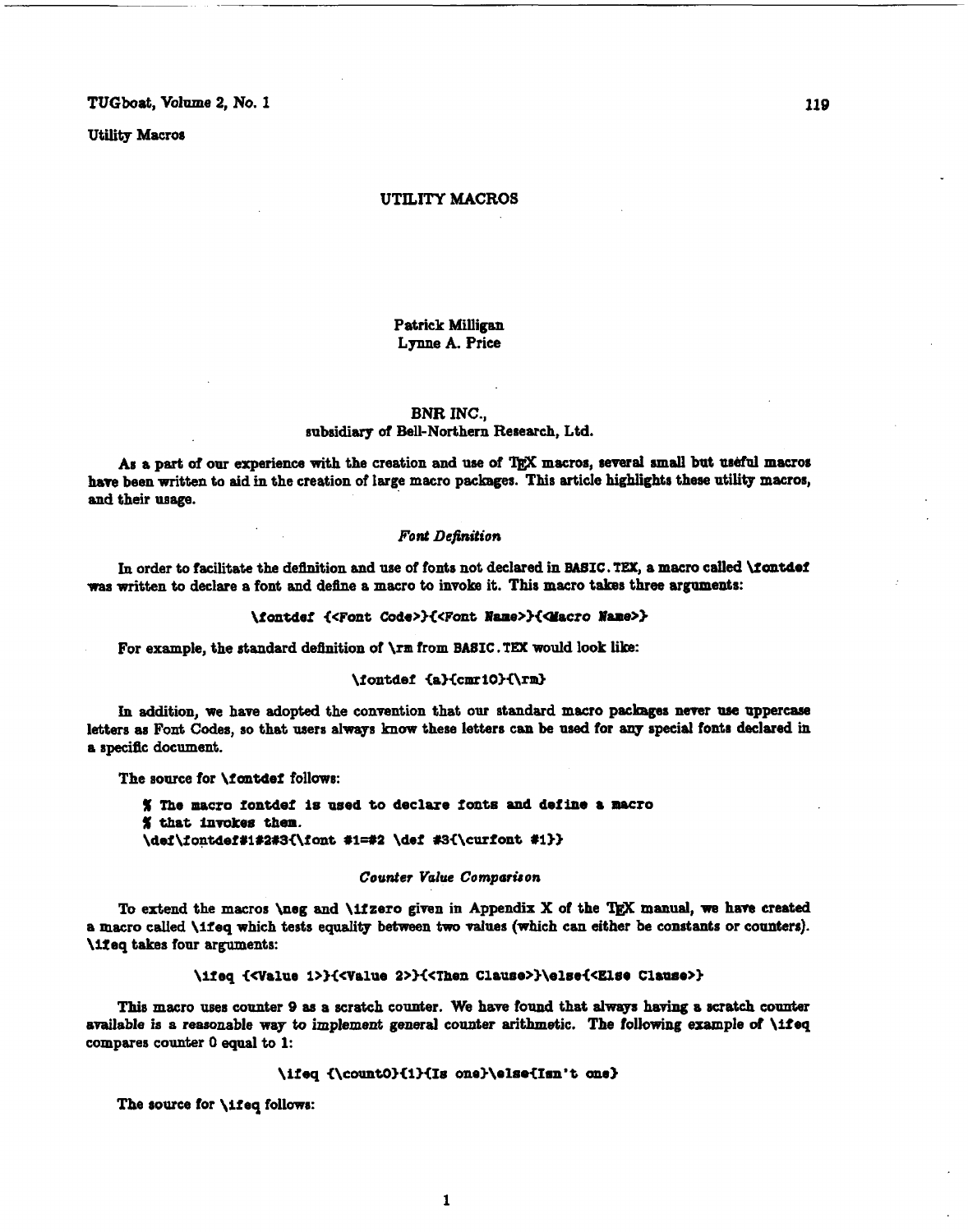TUGboat, **Volume** 2, No. 1

## Utility Macros

```
Xme macros \neg and \ifzero are copied from Append* X. 
% We have added \ifeq. Unlike other similar macros, \ifeq expects
% its arguments to be values, so if a counter is used it must be
5 specified (e.g.. \count3 instead of 3) and coostantB are pernitted. 
\def\neg#i{\setcount#1-\count#1}
\def\ifzero#1#2\else#3{\ifpos#1{#3}\else{\neg#1
  \ifpos#1{\neg#1 #3}\else{\neg#1 #2}}}
\def\ifeq#1#2#3\else#4{\setcount9 #1 \advcount9 by -#2
  \{12ero9\{23\}\else\{24\}
```
## *Pseudo Counterr*

In writing large macro packages which keep track of page, chapter, section, subsection, table, and **ftgwe**  numbers, it is likely that the ten counters provided by TgX will not be adequate. One alternative is to use macros to hold counter values. By using \xdef and \setcount, it is possible to convert counters into macros, and *vice versa*. To facilitate the advancing of pseudo counters, a macro called **\advcounter was written.** This macro takes two arguments:

#### \advcounter {<Pseudo Counter>}{<Advance Value>}

Counter 9 is used as a scratch counter in \advcounter. The following example "sets" counter \pagenum to **1,** then \*advances\* it by 2:

## \def \pagenum{1} \advcounter \pagenum {2}

The source for **\advcounter** follows:

**<sup>X</sup>**Macro to admaace pseudo-counters (i.e.. macros defined to be integers **X in** order to bypass TeX'a lilnited **number of** counters) \def\advcounter#1#2{\setcount9 #1\advcount9 by #2\xdef#1{\count9}}

#### *Uppercue Roman* **Numerds**

mas facility for lowarcase Roman numerals is **useful** in a variety of applications. However, it is **not**  ebvious **how** to obtain uppercase Roman numerals! Assuming that counter **0** holds a negative value the intuitive attempt

## \uppercase{\count0}

doesn't work since \uppercase see \count0 as a single, unexpanded token, not as a token list consisting of the Roman numeral equivalent. By **using** \xdef, **we** can force the expansion of the negatiw counter to the Roman numeral string, allowing \uppercase to produce the desired uppercase Roman numeral. Thus, the (non-obvious) sequence

# \xdef \num{\uppercase{\count0}} \num

**is** what we want!

We have written two macros to return the upper or lower case Roman equivalent of a positive counter. The macro **\roman** returns a lawercase Roman nnmeral, and the **macro Woman** returns an uppercase Romsn numeral. Both of these macros use counter 9 as a scratch counter.

The source for these macros follows: